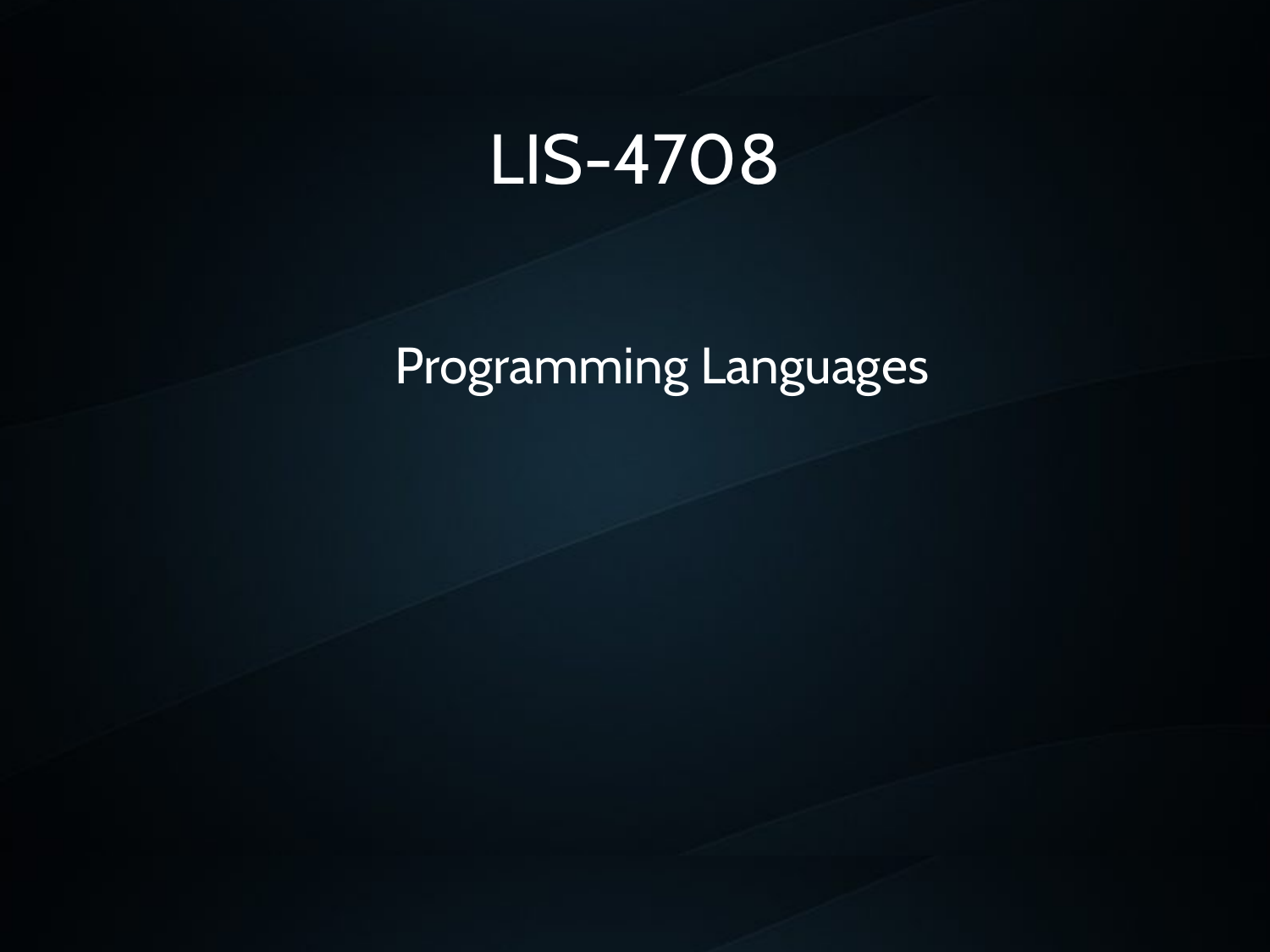#### Know about BOTH..

What you hear about

v.

#### What people actually use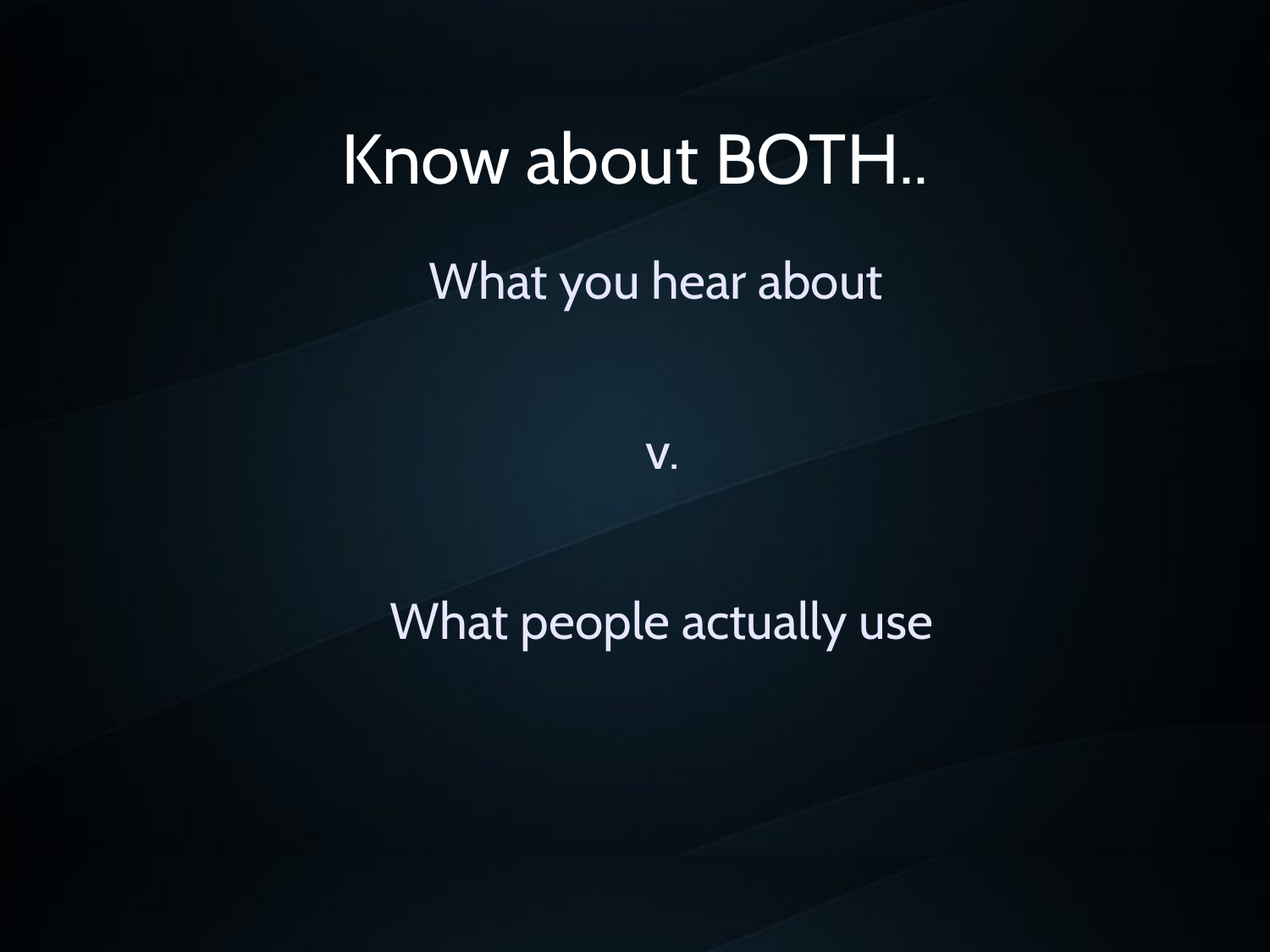## "Closeness" to machine

Compiled (older method) – Before running, you have to "convert" it. Usually Makes for faster/more efficent code.

Interpreted - "Conversion" happens on the fly.

Scripted – No "conversion" necessary. Usually only good for shorter/smaller/ scripted things.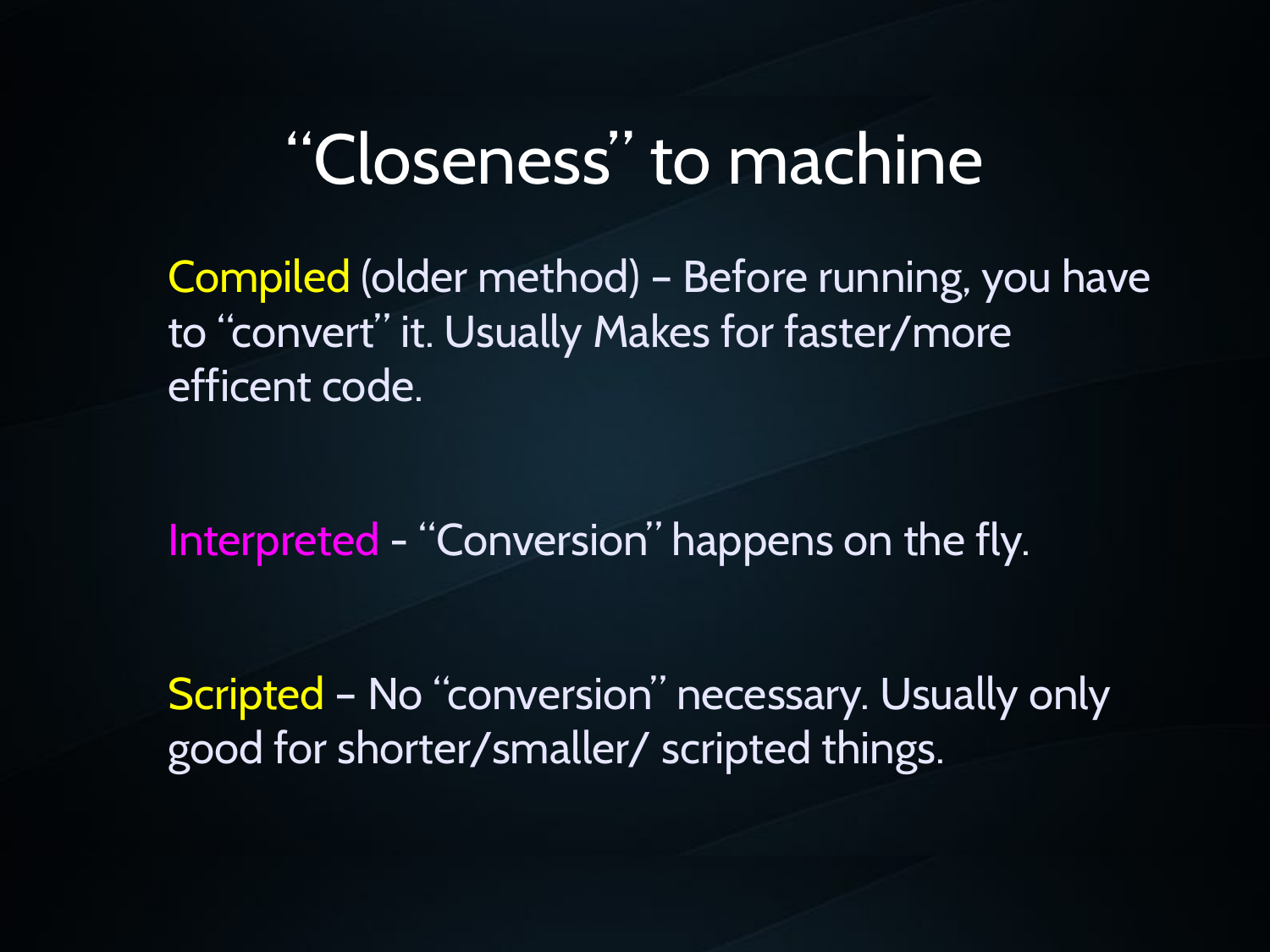## Compiled Languages

- Older
- "Normal"
- "Close to machine"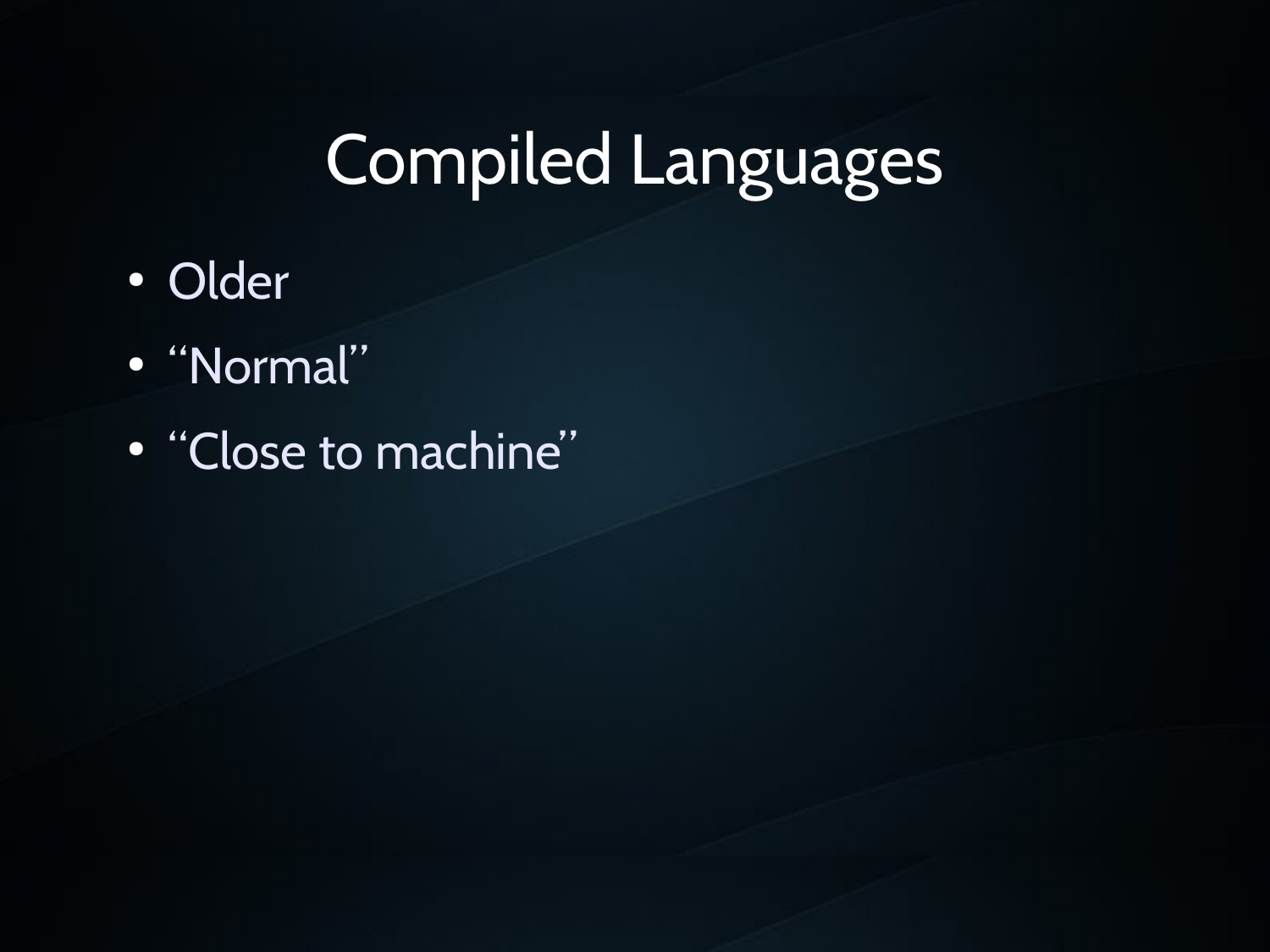## "COMPILED" - Source Code



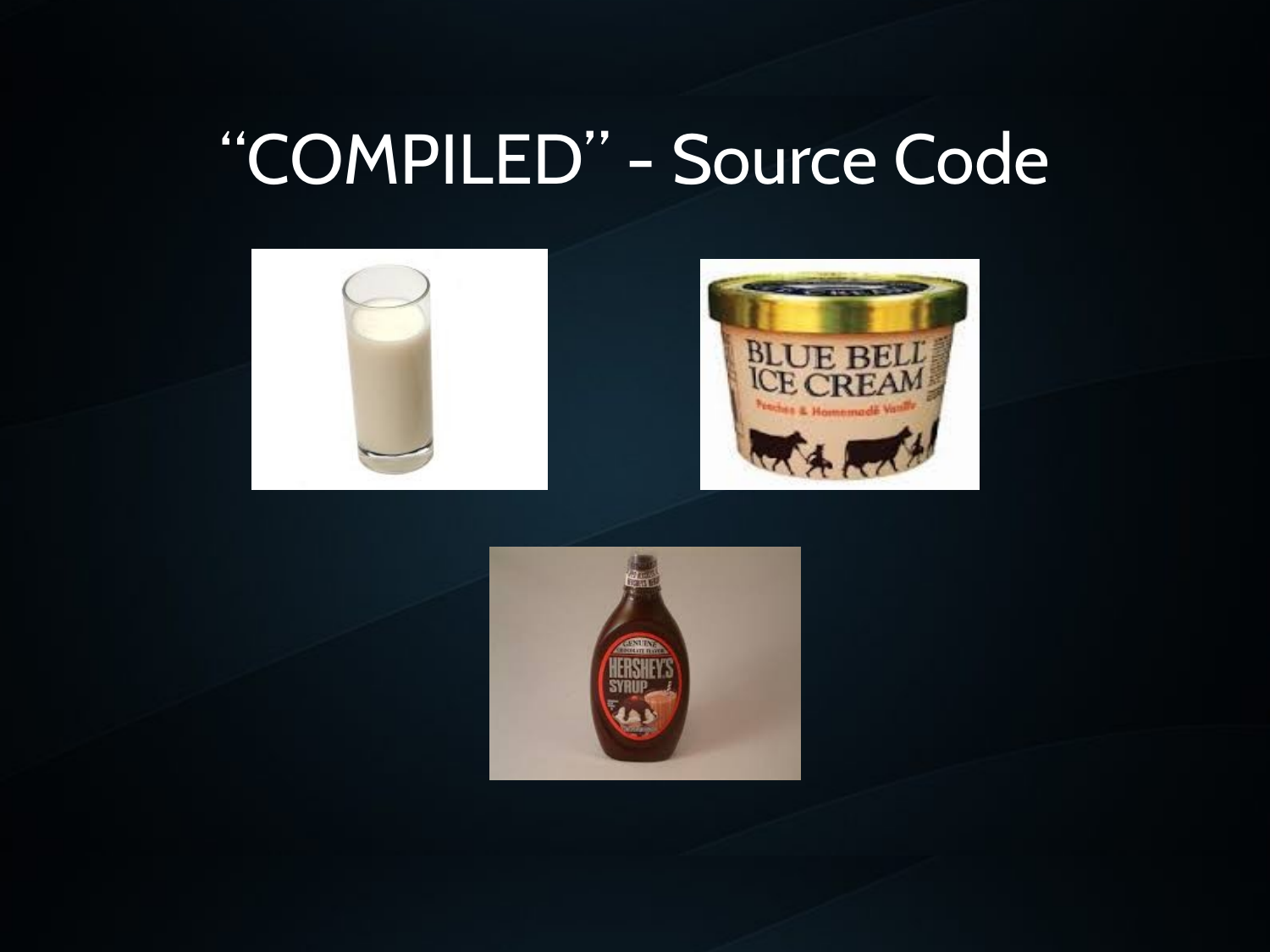# Compiled Code (binaries)

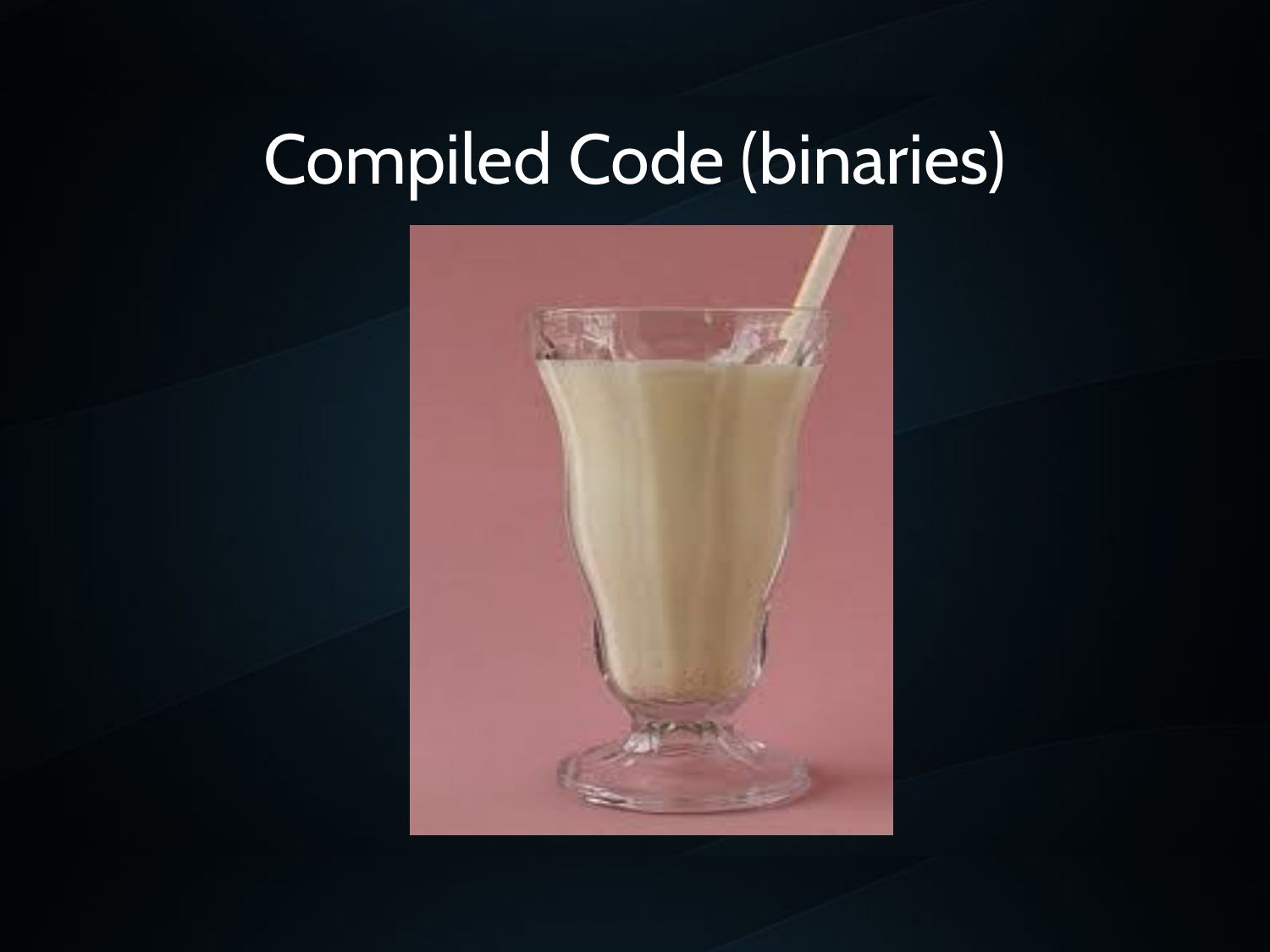#### (Somewhat) Important "real life" paradigms. (these are fuzzy)

- Imperative/Procedural (default) Do things step by step
- Functional Turn it into straight up math. No variables, no "procedures"
- Object Oriented Everything uses an "object" metaphor. ("Black Box Approach")
- Declarative (kind of the grail, you just SAY it.)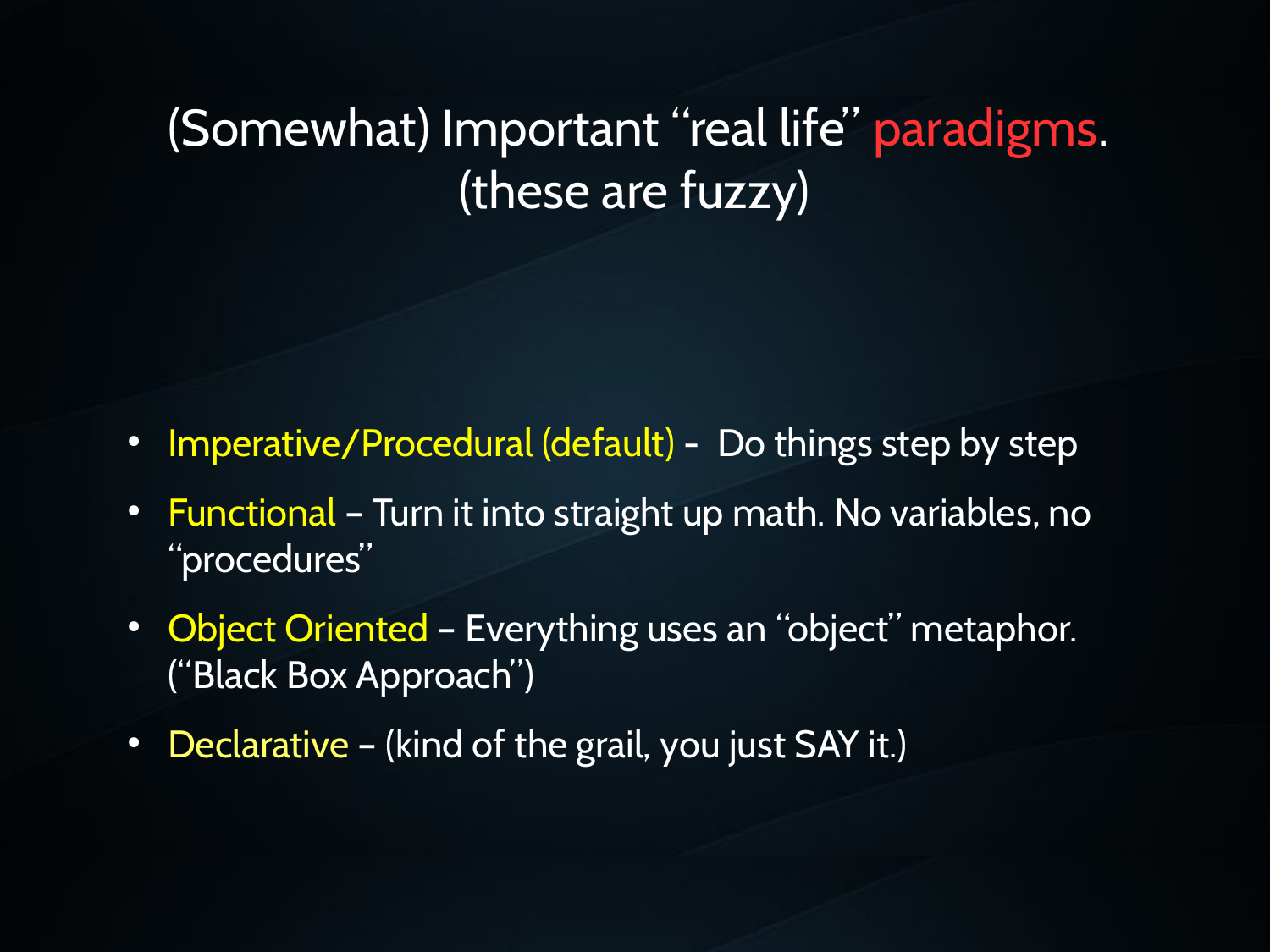*Remember this? (Frankly, the stuff in yellow gets jumbly)*

Changing your screensaver Writer/Word Calc/Excel **Macros** HTML/PHP/MYSQL Bash Python/Perl/Ruby/Java/Javascript/C# *interpreted/scripted*  C *compiled* Assembly (00 4E A3 77 8C 0A etc)

Machine (00101010011010101100)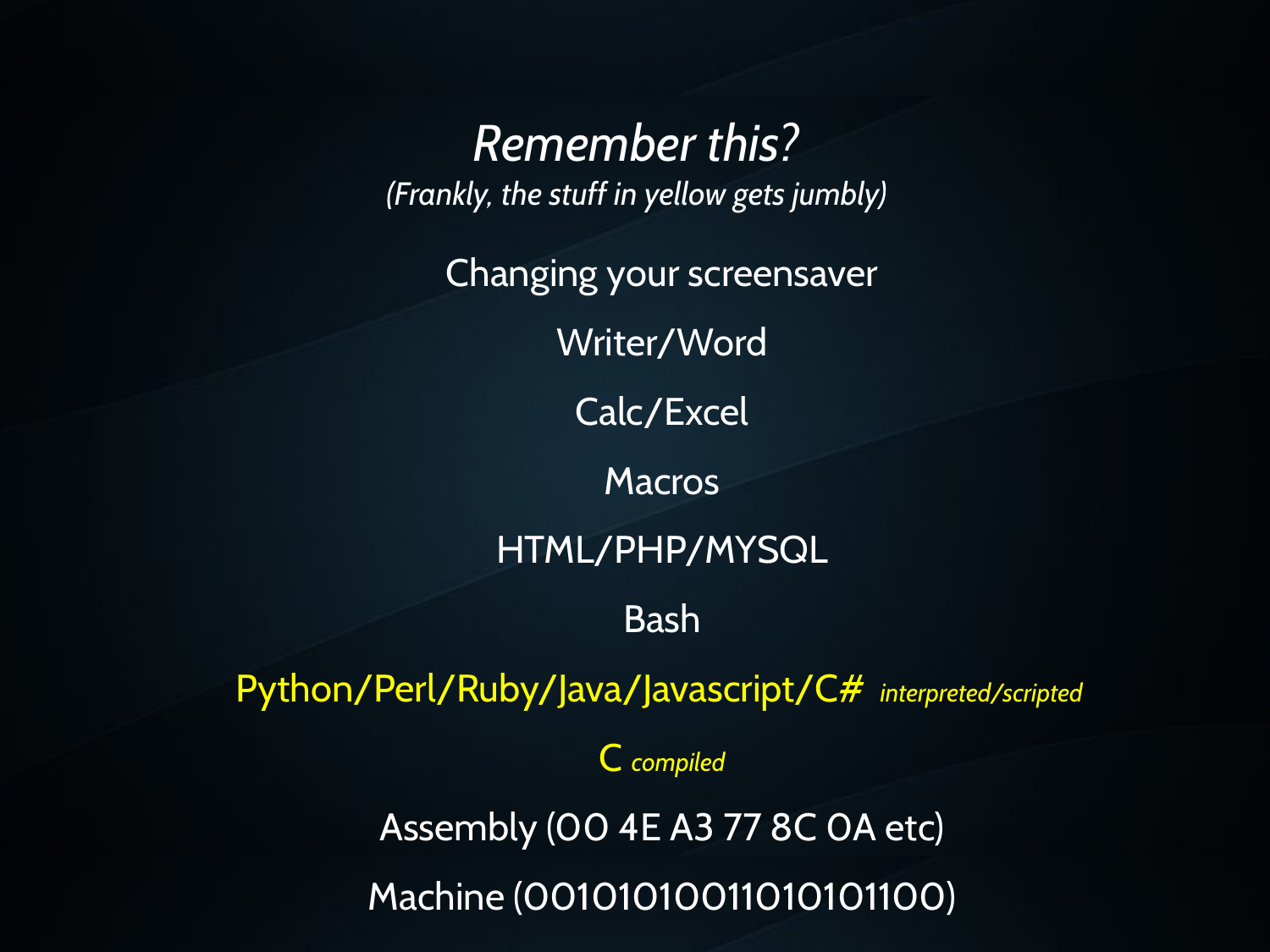#### Bash/Shell languages

For the purpose of interacting with your computer on a dayto-day basis..

..before guis even existed.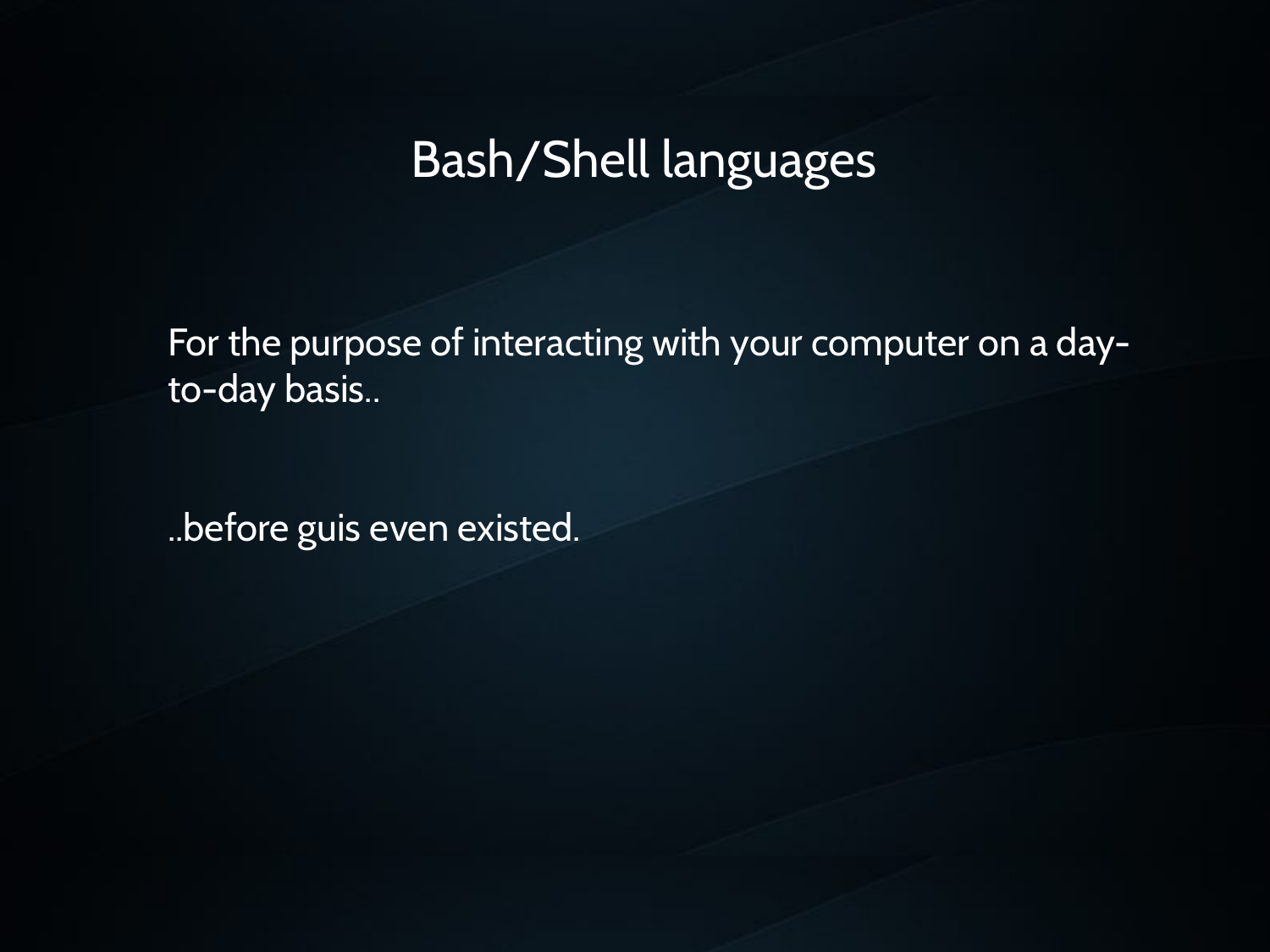#### Bash/Shell languages

If you are looking to learn something new, I HEARTILY recommend Bash.

Bash is the "language" most strongly associated with the highest developer salaries.

You'll learn about Linux by default. And thus Unix by default, which is ALL operating systems that aren't Windows.

(and another bold prediction, this will soon apply to ALL OPERATING SYSTEMS, period.)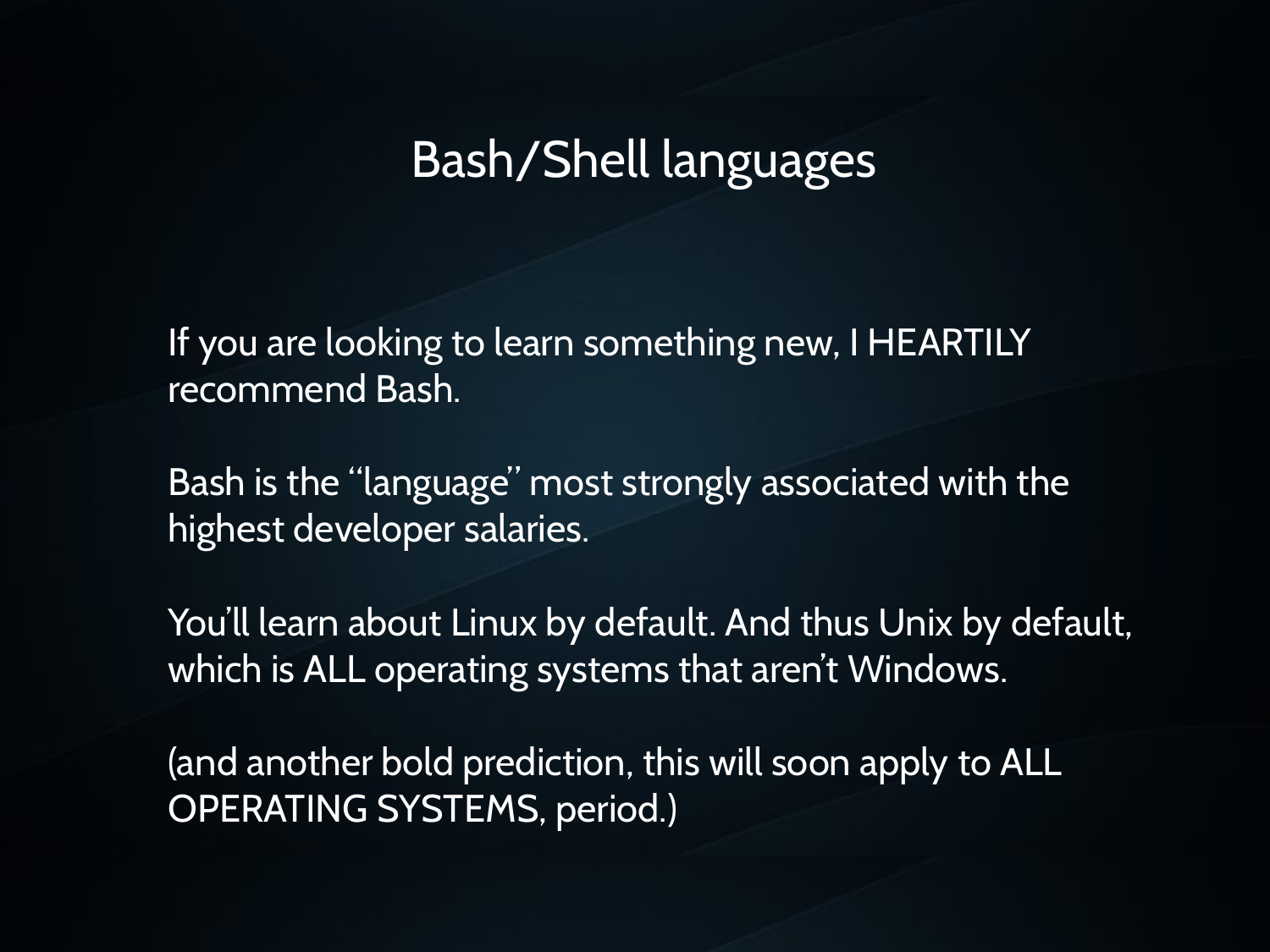#### Categories I'm completely making up to tell the story:

REGULAR ( programming and operating on the machine in front of your face )

WEB **WEIRD**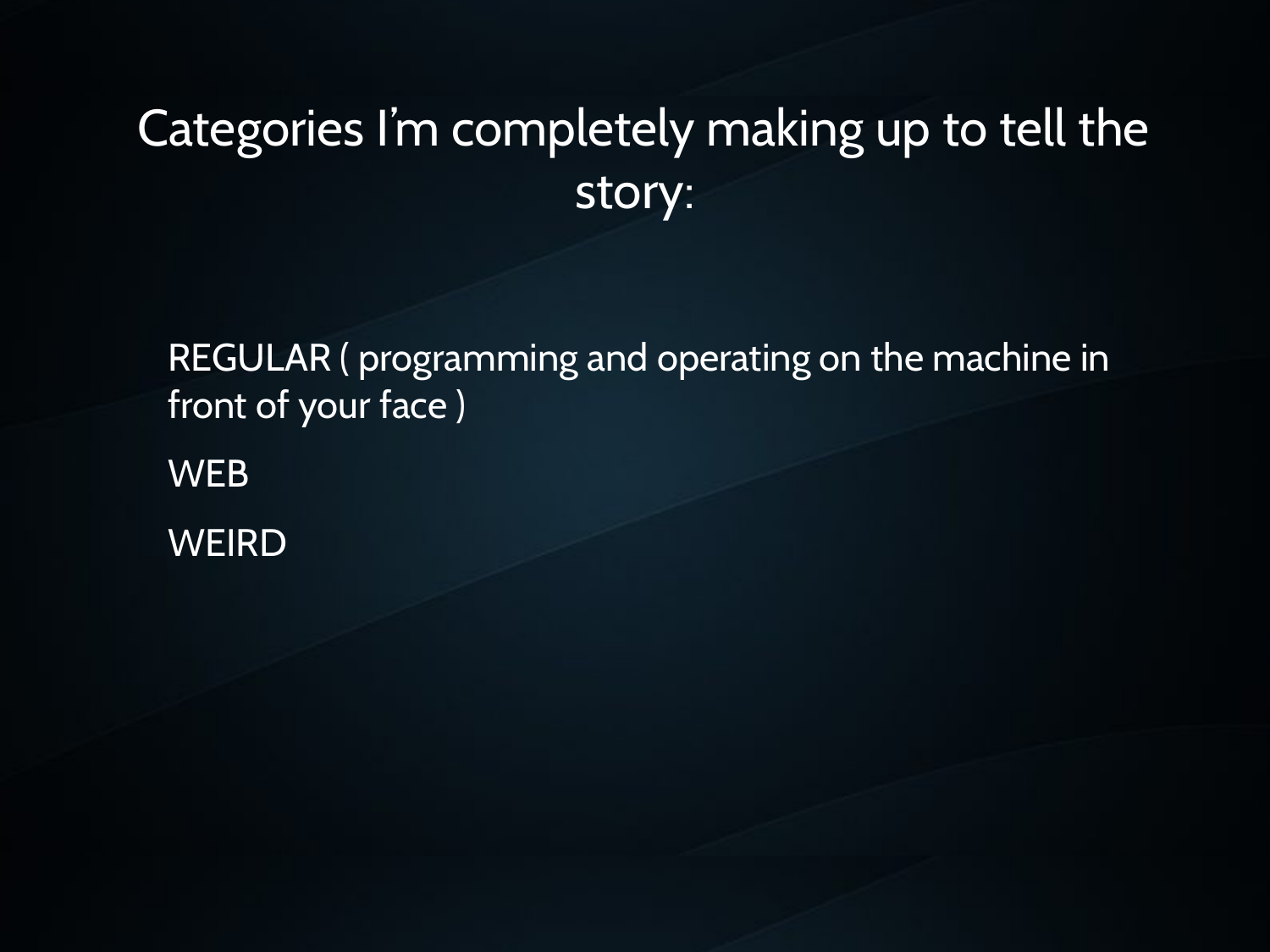#### Categories I'm completely making up to tell the story:

#### REGULAR =

The normal way to go is:

- Command line interaction
- an optional REPL
- a way to execute/mess with in a terminal
- No other languages/interfaces required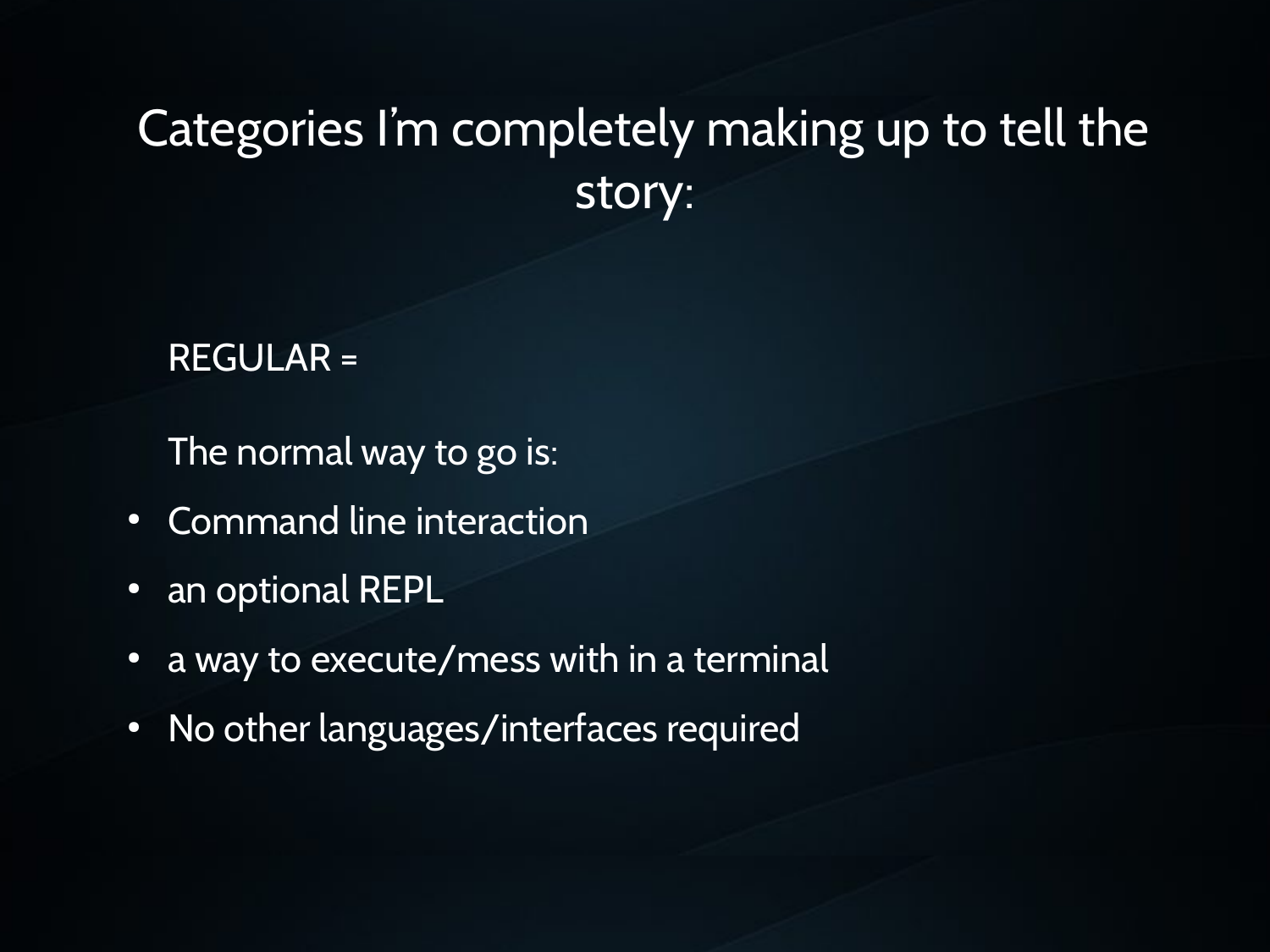## REGULAR

C (and C-alikes) Java Visual Basic **Python** Ruby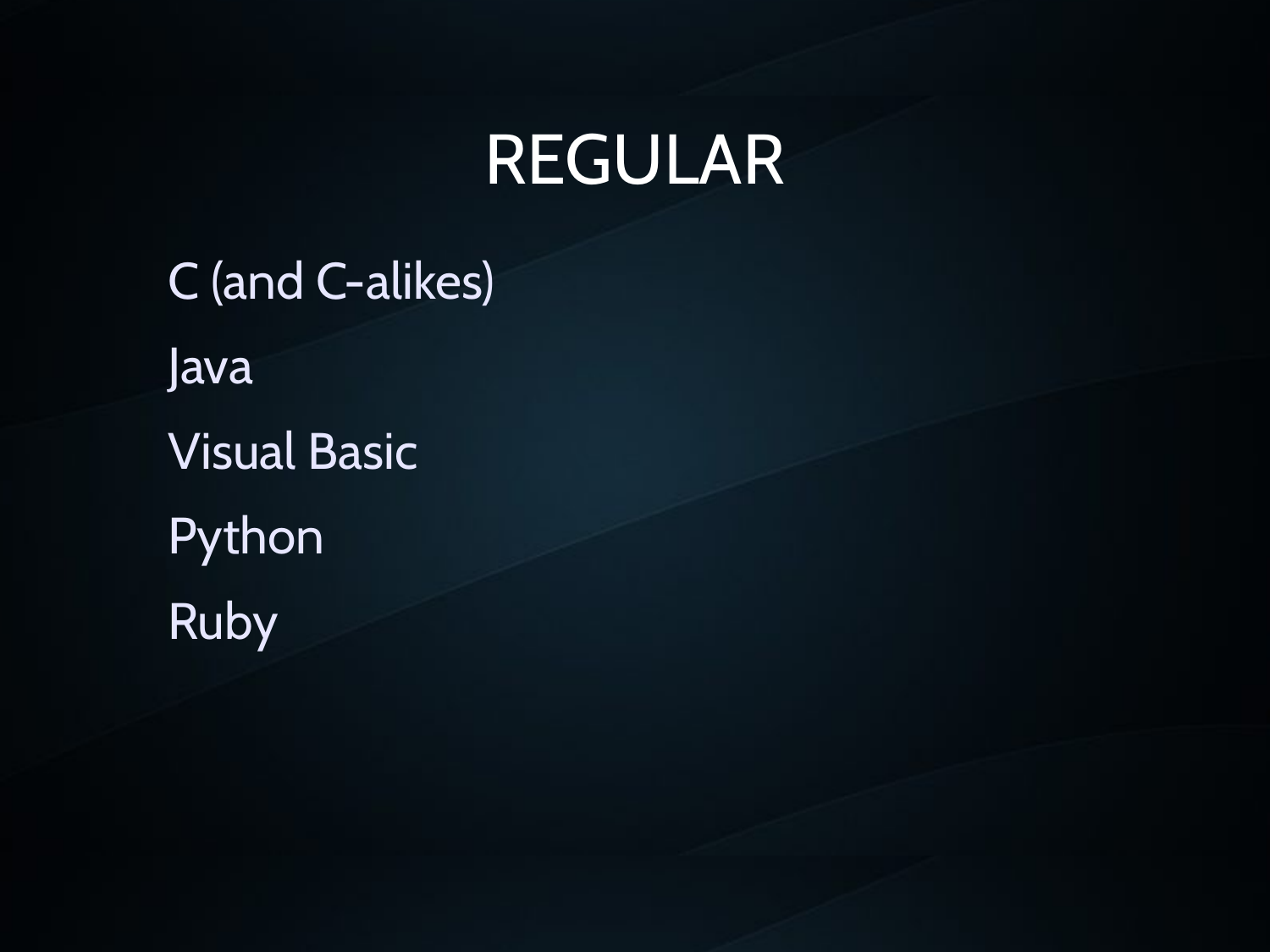$C$  (C++, C#)

(low-level machines, everywhere) (Apple apps are Objective-C)

- Practical grandaddy of (modern) everything, the first "accessible" language
- Still a good choice for speed and control, at the cost of ease
- Later C-alikes tend towards "object oriented" and just "easier"
- "Why C sucks" -- TOO MUCH control, too much "hardcore stuff" to worry about (eg malloc)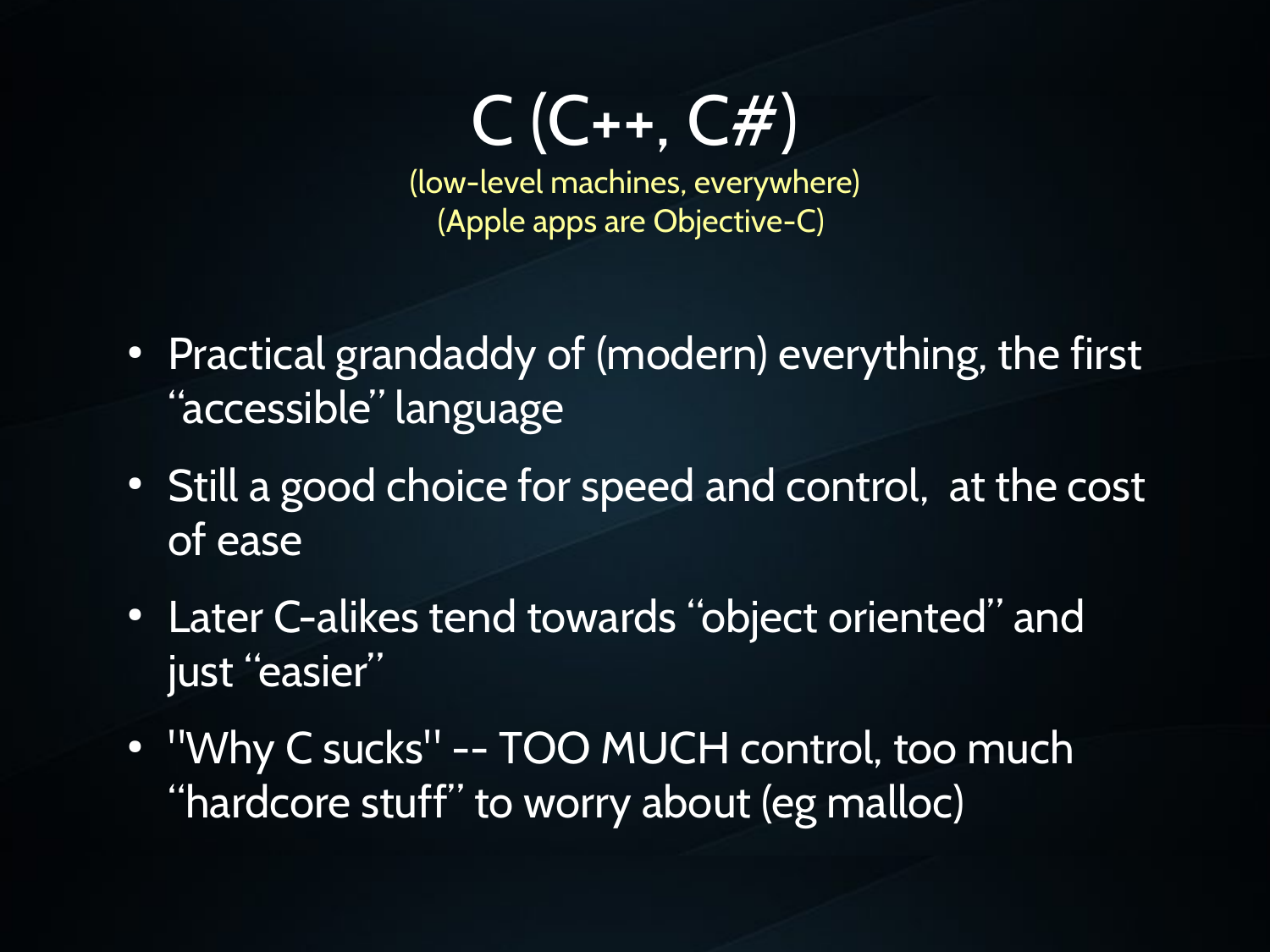#### lava (cross-compatible, Android)

- First attempt at dethroning C, looks a lot like it
- Originally company driven, as a result got popular/useful quickly
- VERY PORTABLE write once, works in all OSes
- interpreted, not compiled (Virtual Machine required)
- "Why Java Sucks" slow, verbose, too many options/fragmented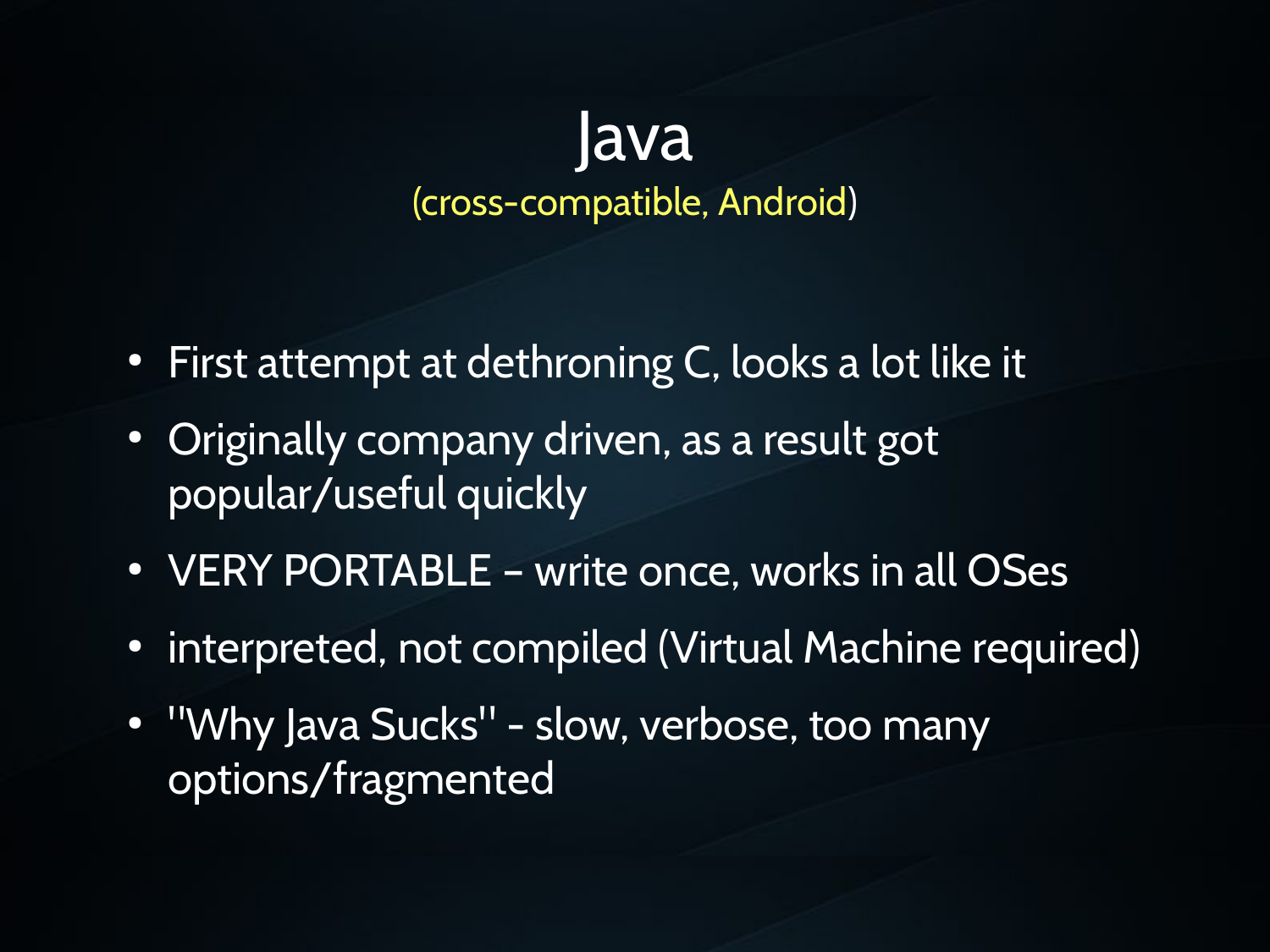## REGULAR (but much nicer)

Python Ruby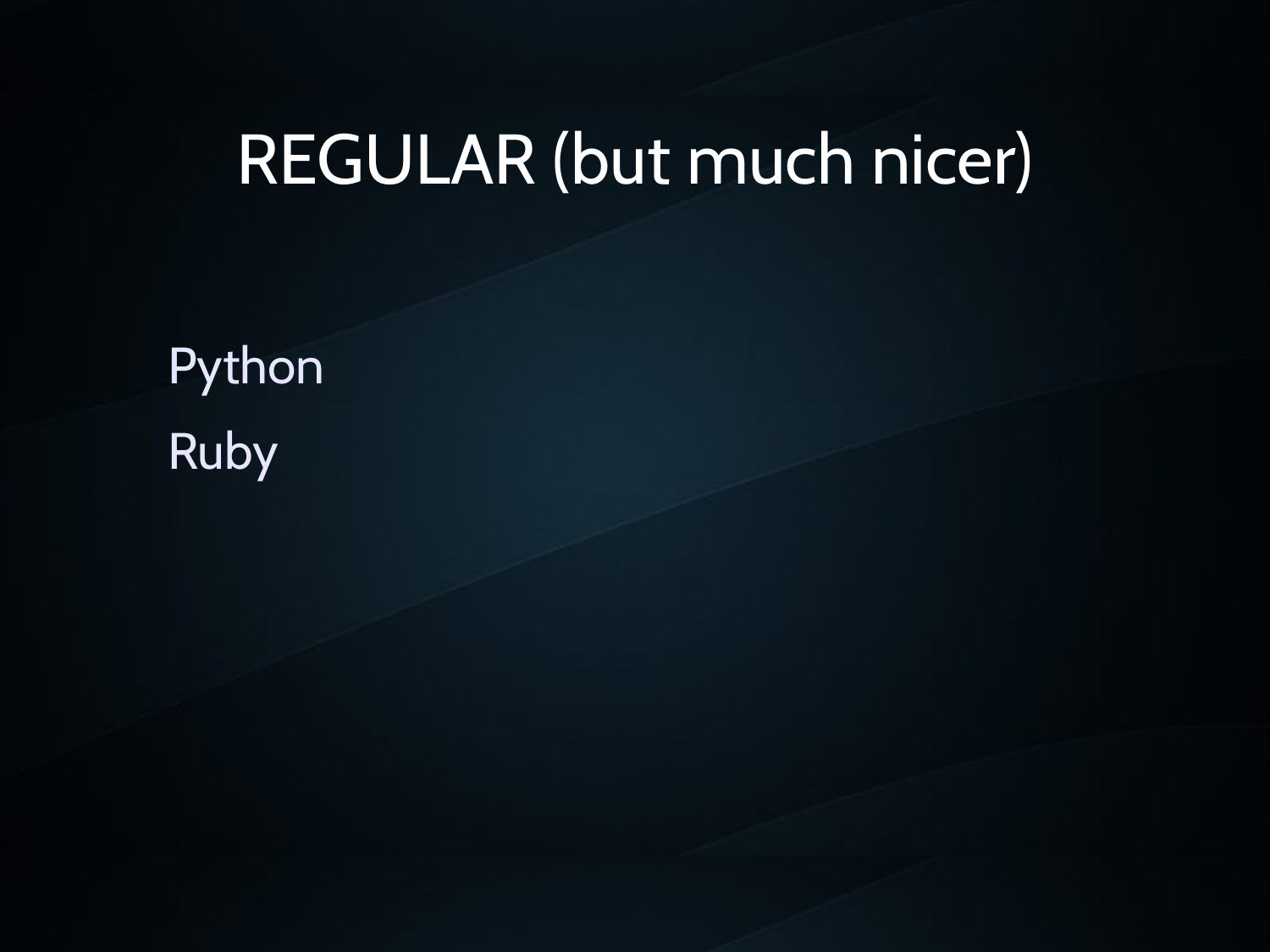# Python

- Forced whitespace
- Usually "one way to do a thing"
- In the "middle" on just about all parameters.
- In a perfect world, we'd all be using Python..or better yet...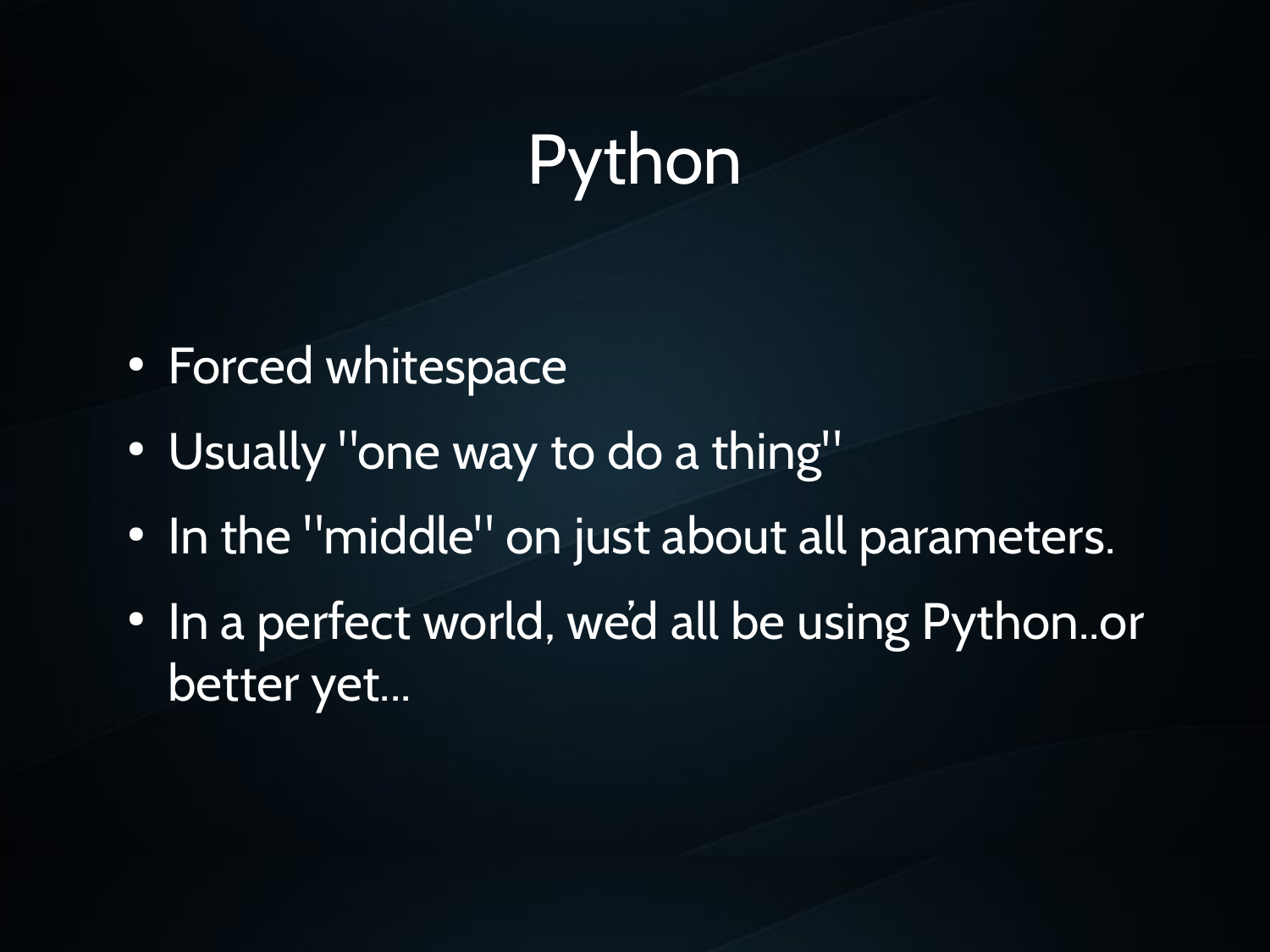# Ruby

- Pure Object-Oriented
- Really really nice syntax (3.times print "hello")
- Unfortunately, a bit slow
- Built somewhat for the web, and yet...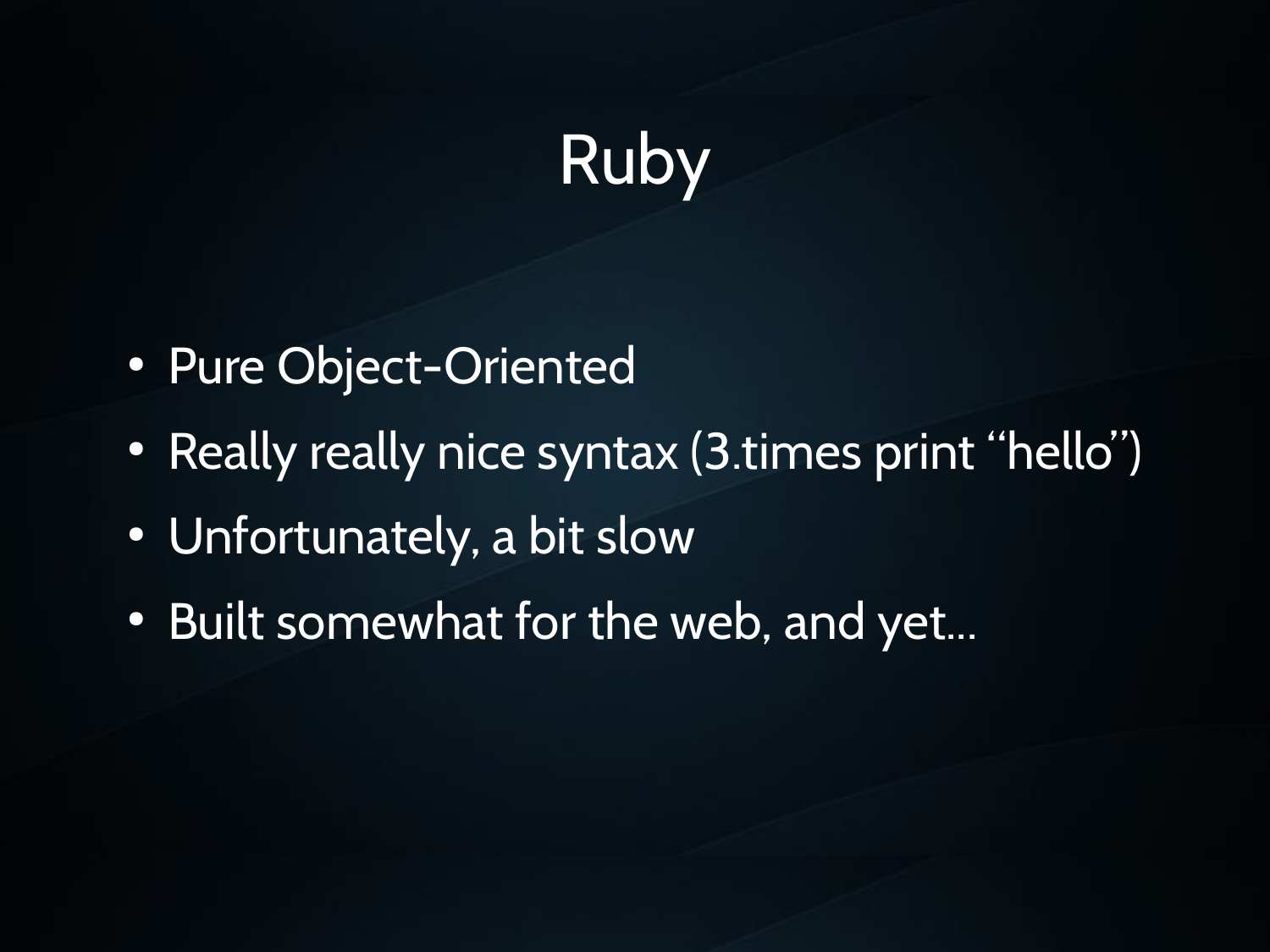#### THE WEB

(screwed everything up, language wise)

HTML made the web easy to read – but unfortunately, not easy to write.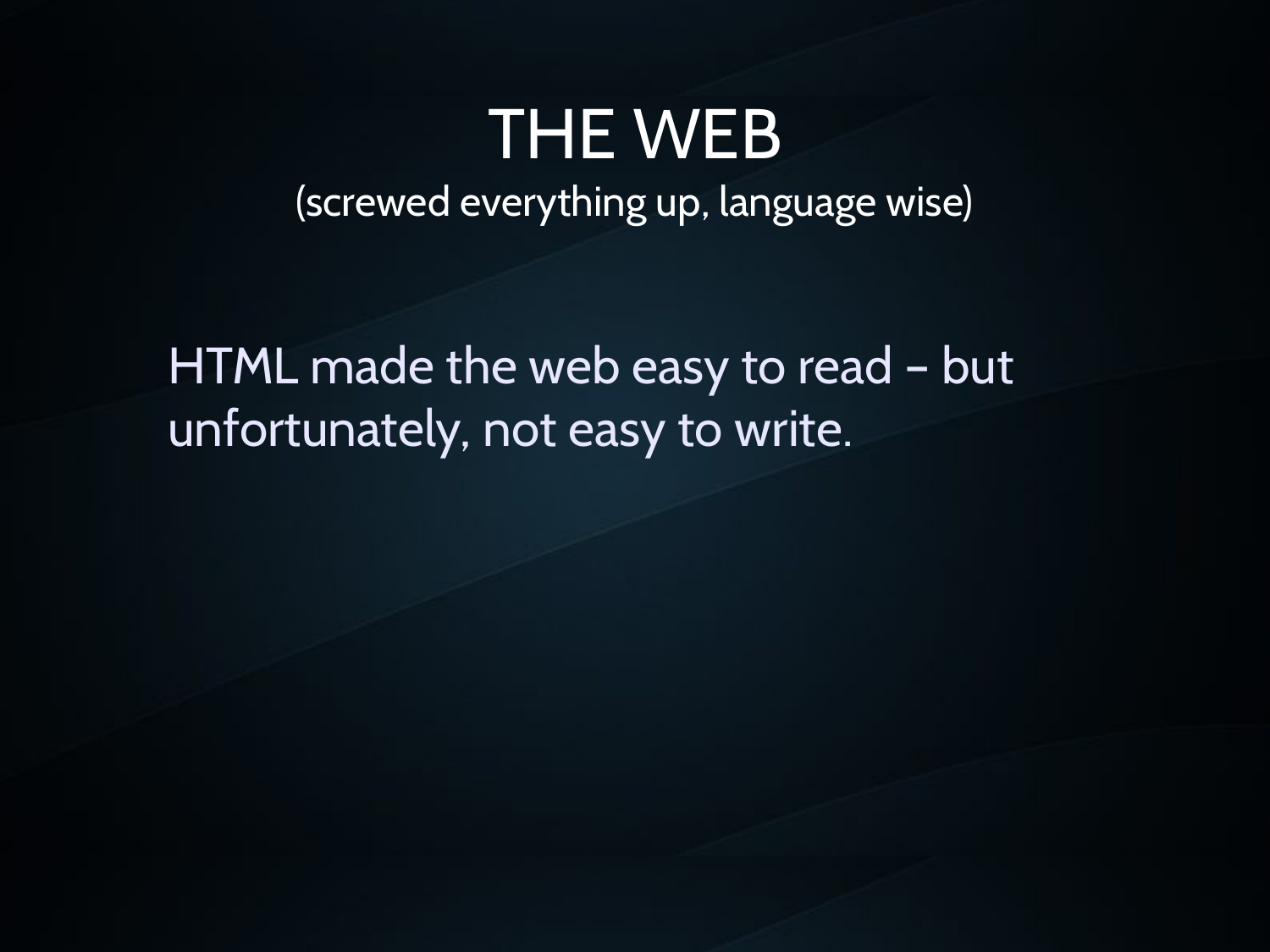## HTML/CSS

- Not really languages. ( Can't really do anything besides dress up and move around text and pictures and other things)

- Traditionally, for dressing up text because fonts and colors (and HYPERLINKS WHOA) used to be a pretty big deal.

- Today, not even a great choice if you need a website, BUT you should know it because it's now the FRAMEWORK for the web.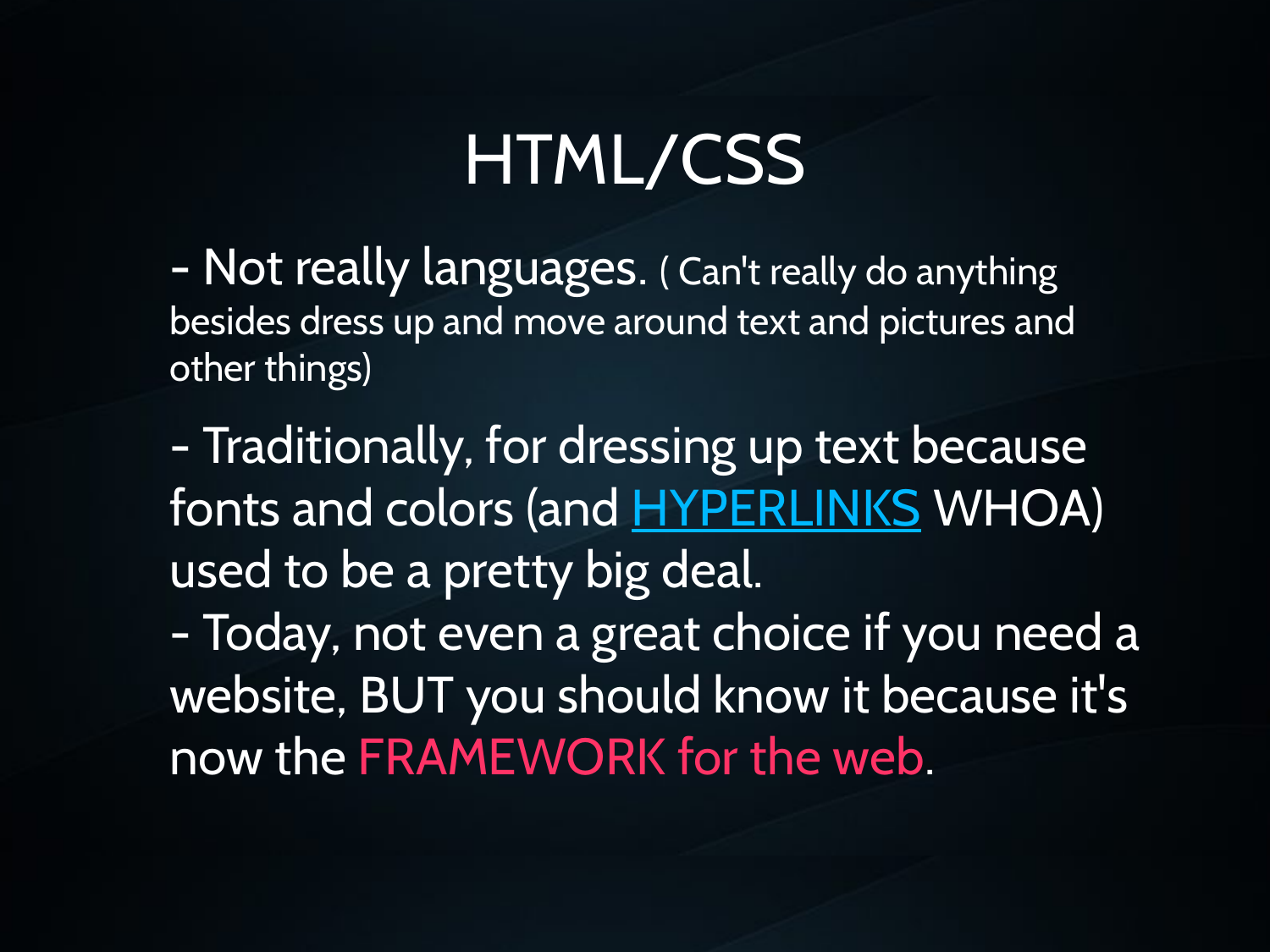# All the web terribleness can be explained by...

We want interactivity on the web

NOOOOOOOOW!!!!

No matter how unsafe or ugly or hacky! Fail early! Fail Often!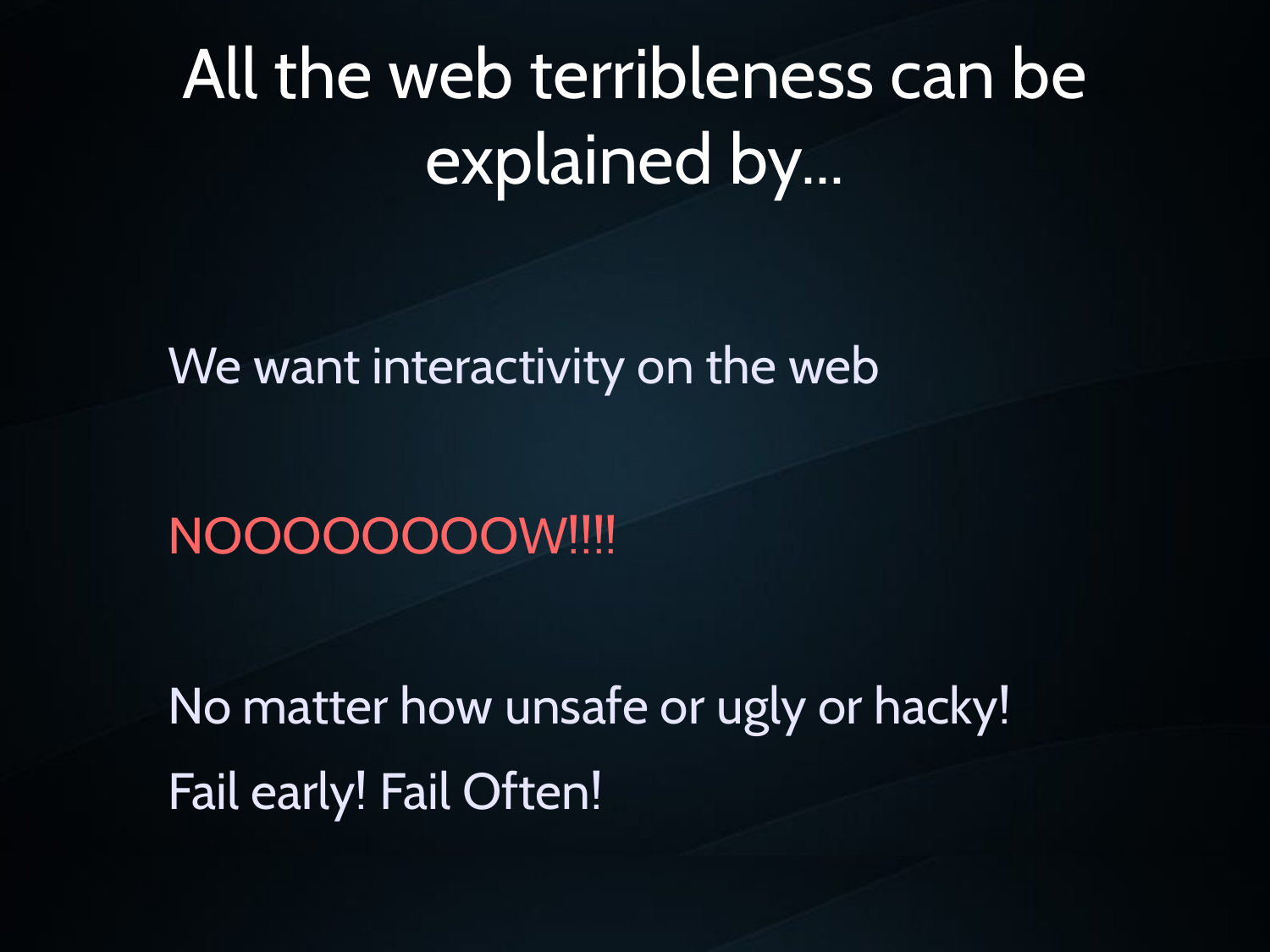## Flash

Designed to make gaudy stupid animations and games, and was just hacked to death to do everything else.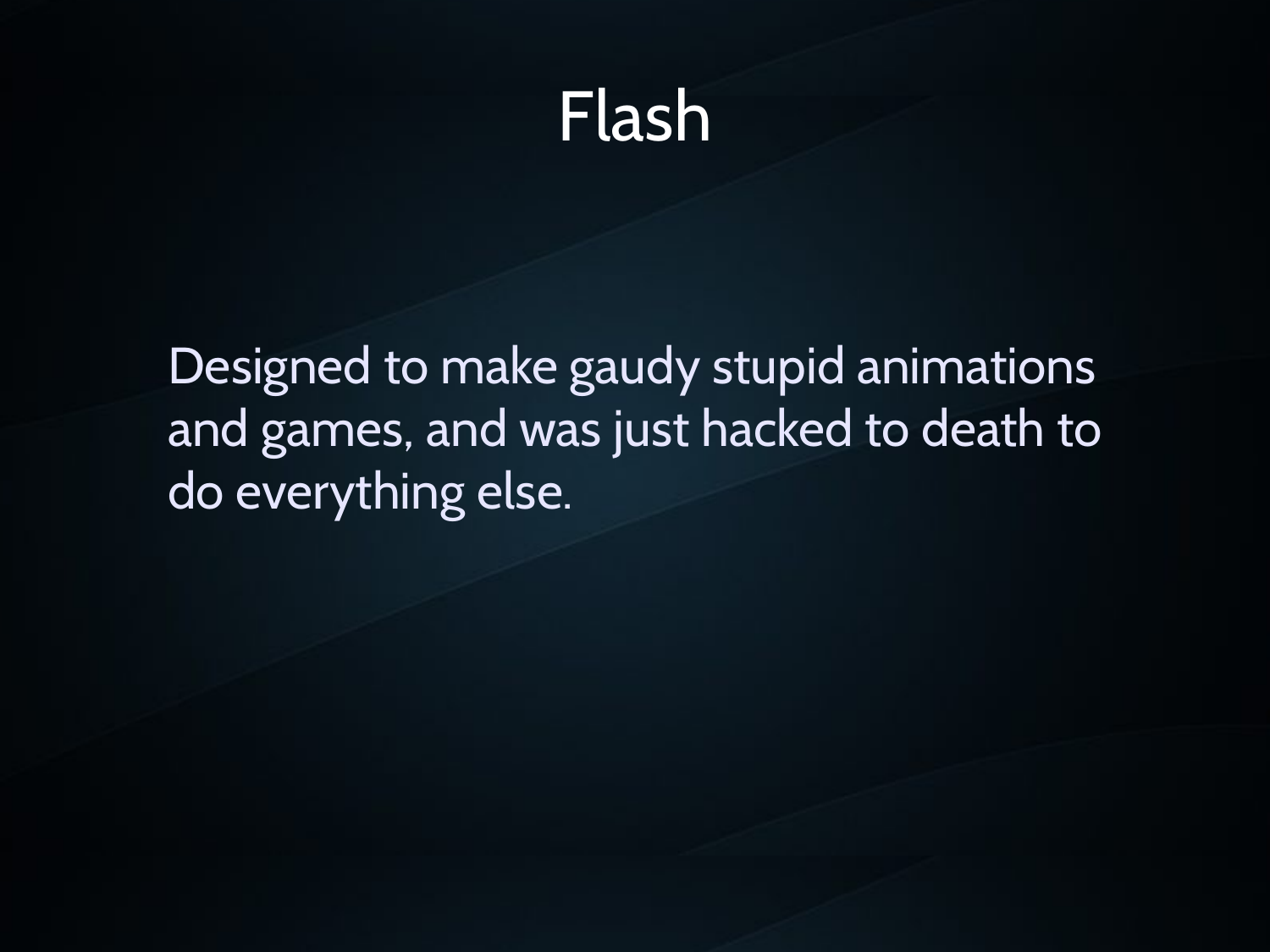## PHP

(not bad actually. Server-side)

- Designed to handle the web and HTML
- Features were added as needed, not from ground up
- Not flashy, but solid for databasey type things.
- "Why PHP Sucks" Purists HATE IT; Arguably duct-tapey.

(still, facebook and wordpress)

(ASP is Microsoft's slightly different "PHP")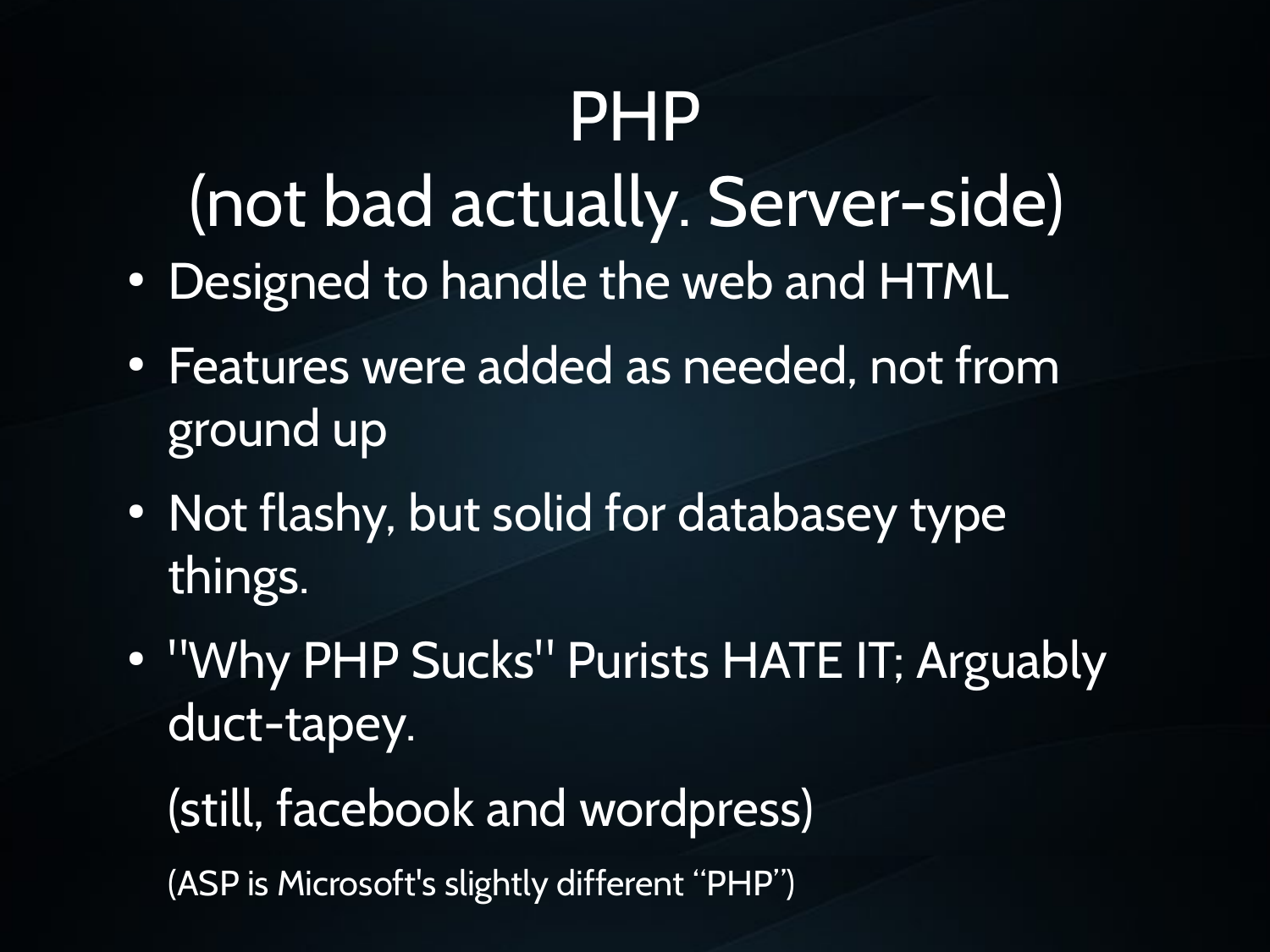# All the web terribleness can be explained by...

I'll be a bit more charitable.

What language runs on pretty much anything you can buy or install, out of the "box?"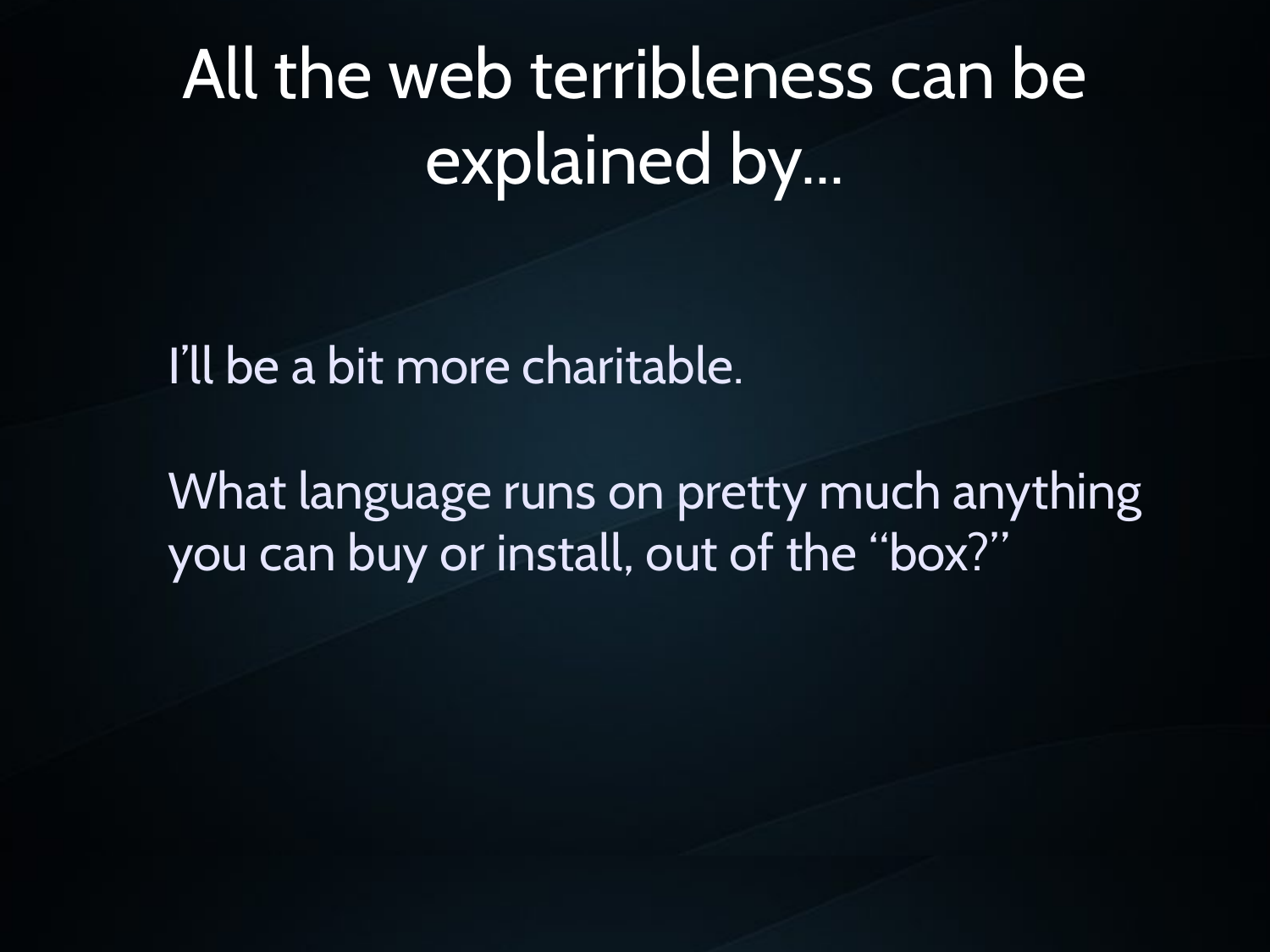#### Javascript

- Though looks like c, VERY DIFFERENT FROM JAVA. Confusing, huh?
- CLIENT SIDE (mostly)....but
- . JAVASCRIPT IS EATING THE WEB RIGHT NOW. LOOKING VERY DOMINANT.
- As a result, people are rewriting EVERYTHING in Javascript. Frequently poorly.
- Also, people are trying to do a half-hearted version of "opensource" (e.g., yes you can look at the code, but we control the repository/framework/direction/dependencies/company)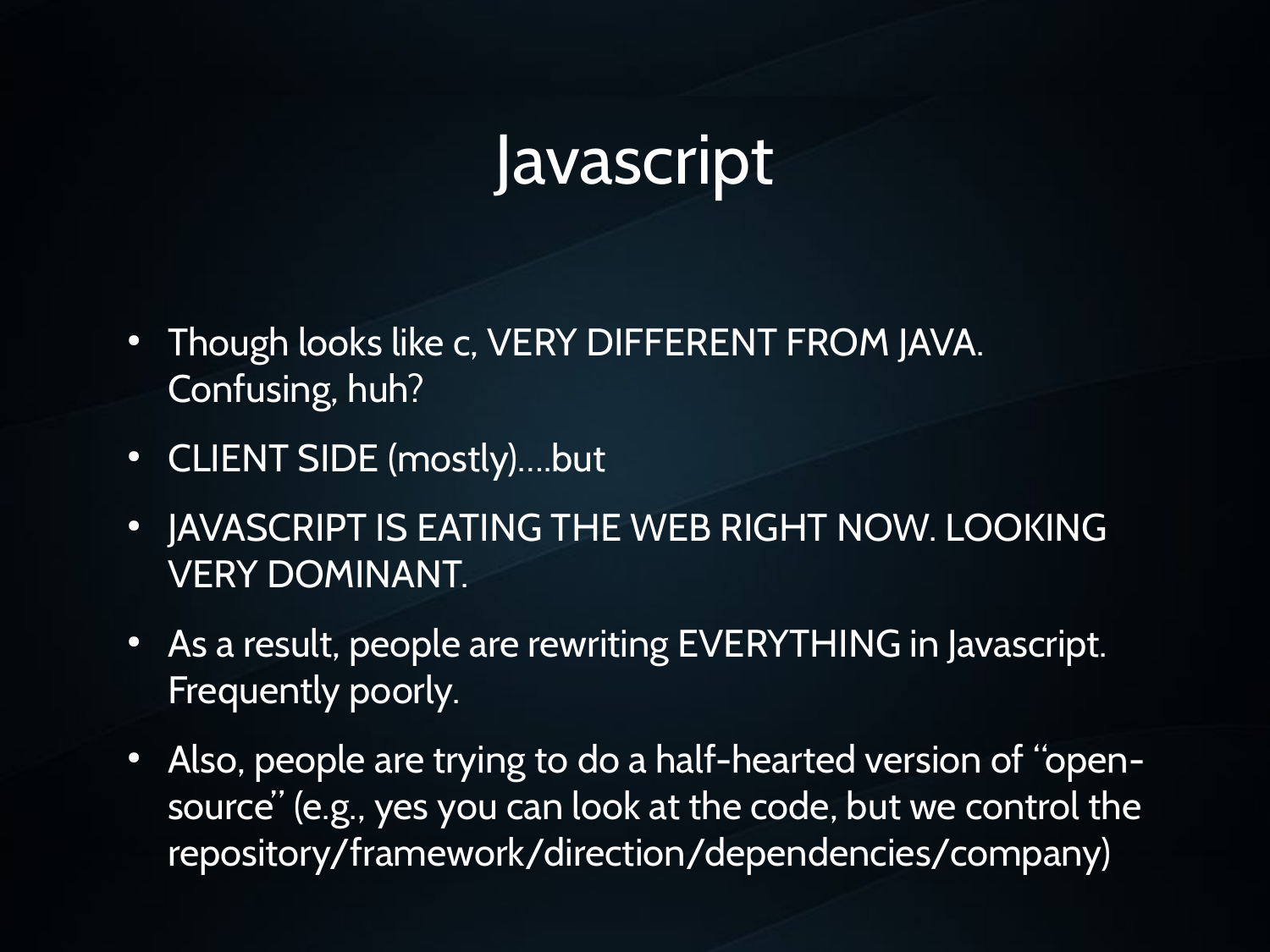## Javascript, wtf

So, this thing doesn't look like its stopping. Things to watch out for:

- Millions and millions of "frameworks on top of Javascript to make it suck less."
- And then, the reverse
- And also "server-side Javascript"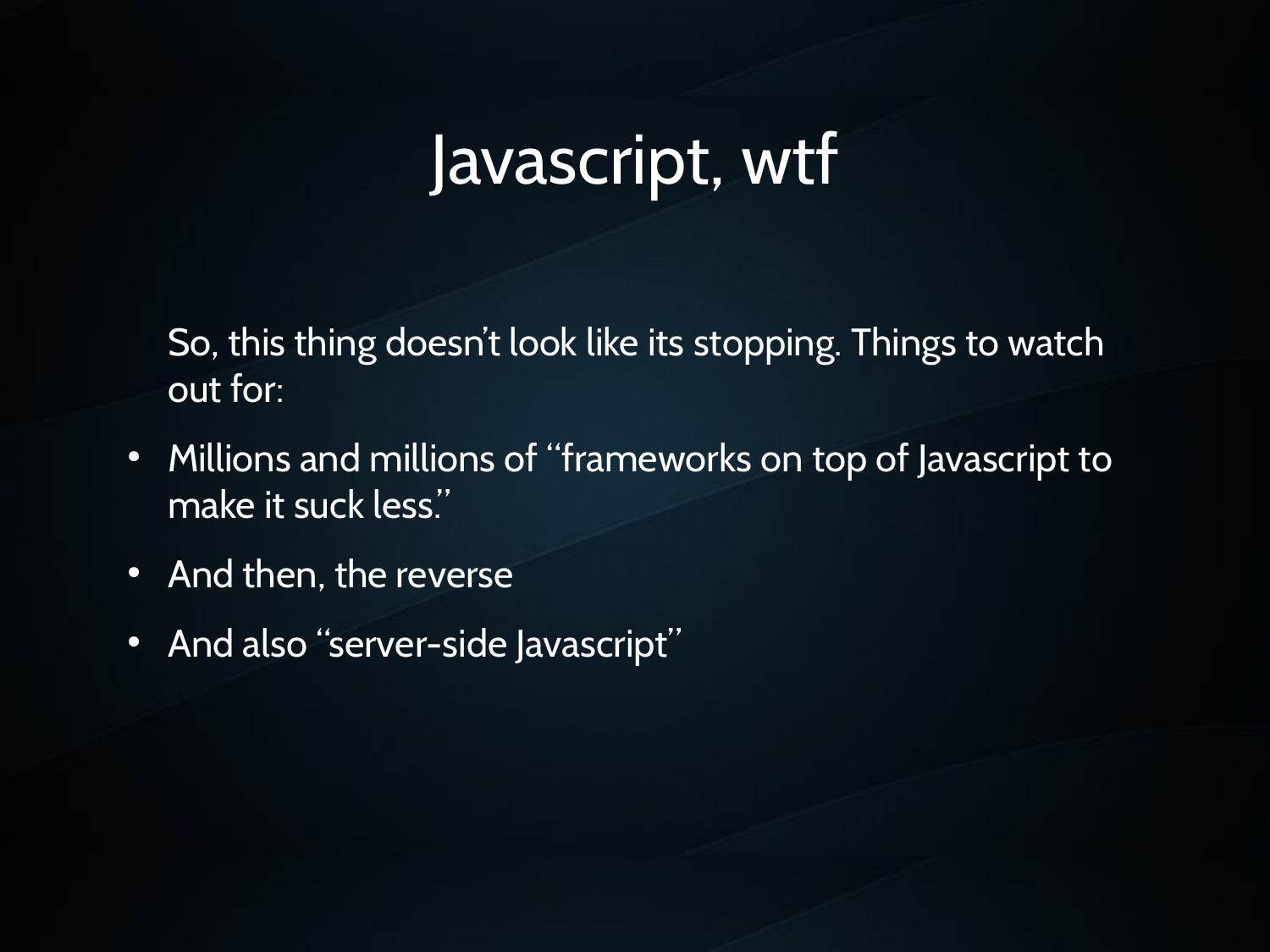# Weird and perhaps cool **SQL** Lisp and the Functionals whitespace Brainf\*\*k scratch and a zillion others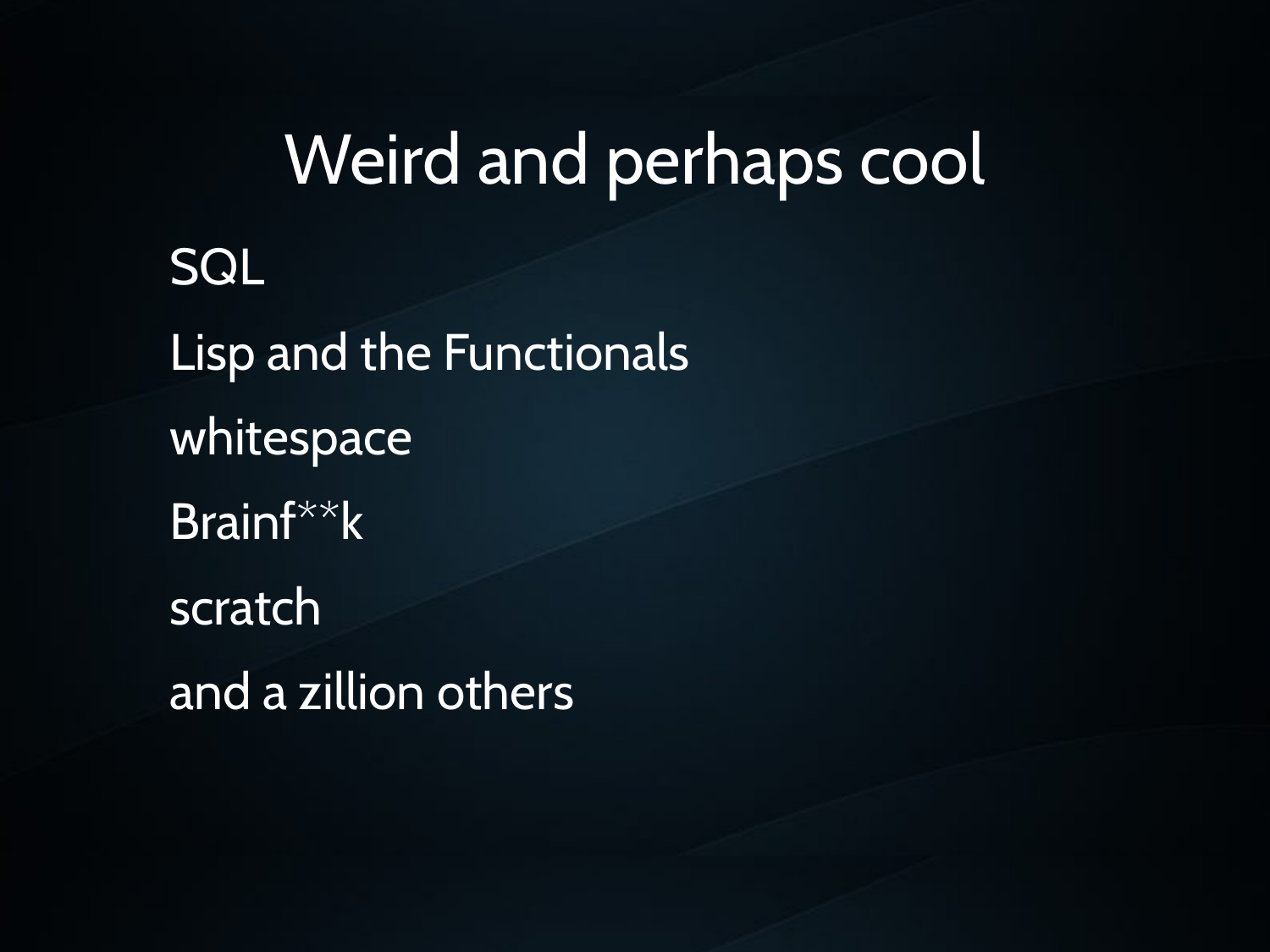#### Lisp (and other functionals) (Haskell, Clojure)

- MATHY
- VERY, perhaps TOO "versatile"
- Stallman and Emacs

- Functional is seeing a resurgence, because of its mathematical "purity." There are NO VARIABLES, WHOA.